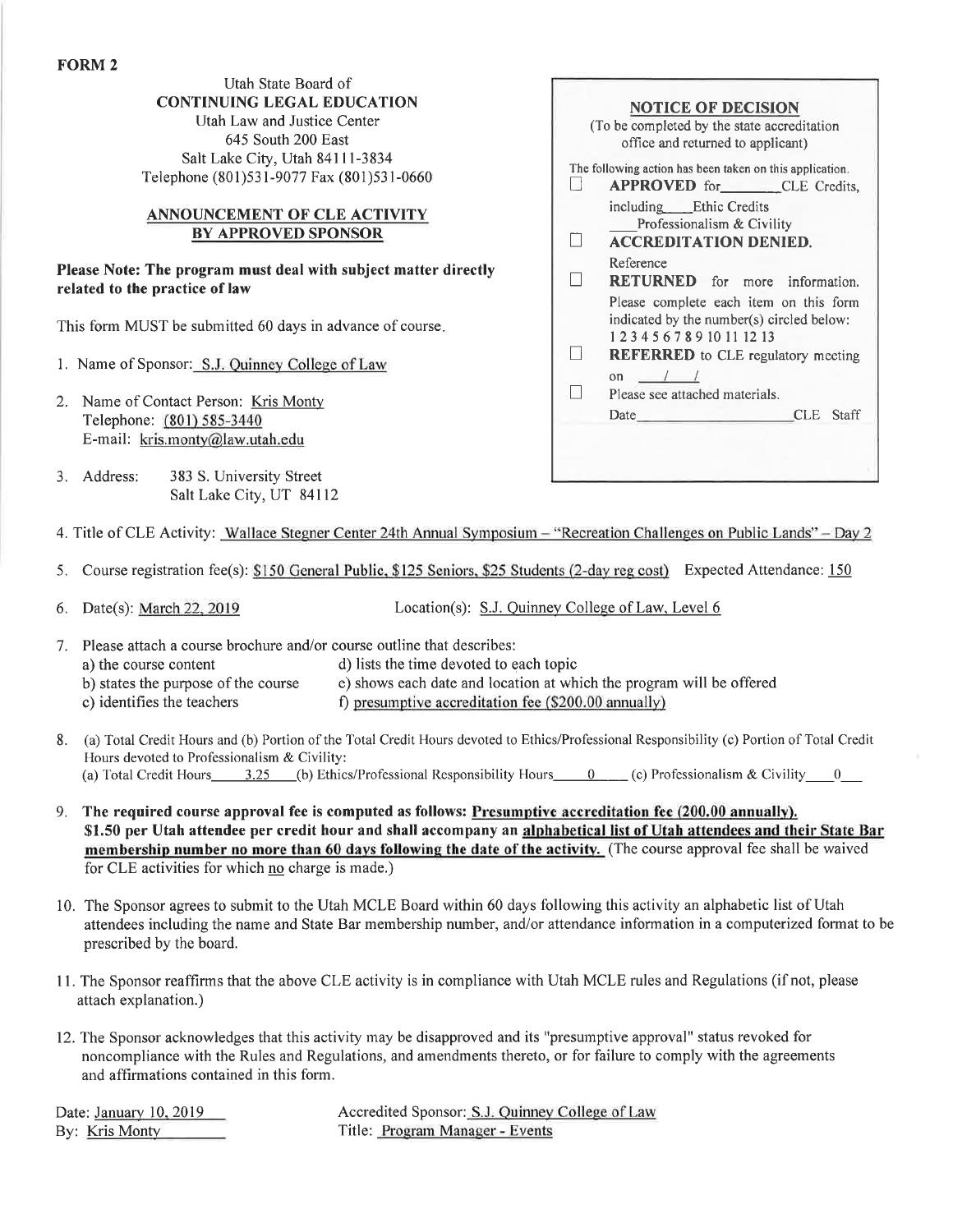## (( All Events

# Wallace Stegner Center 24th Annual Symposium - Recreation Challenges on Public Lands

March 21 @ 8:00 am - March 22 @ f 2:00 pm

#### « 53rd Annual William H. Leary Lecture Sidestepping Impasse in the U.S. Senate »



 $\overline{\circ}$ 

#### SJ. Quinney College of Law Moot Courtroom (Level 6)

In recent years, outdoor recreation has become a primary use of the public lands, creating myriad conflicts, challenges, and opportunities. A substantial portion of the public domain is managed for recreation in the form of national parks, national monuments, wilderness areas, and the like, drawing millions of visitors annually. Outdoor recreation is now big business, constituting two percent of U.S. gross domestic product (GDP), which is more than agriculture, mining, or oil and gas development individually contribute to the nation's GDP. Conflicts have grown more intense between recreation users (e.g. hikers, mountain bikers, and ATVers), and new environmental problems have surfaced in the form of soil erosion, water pollution, and wildlife displacement, while the land management agencies lack the necessary resources to effectively address these problems, The symposium will first examine the economic, social, and legal framework for recreation on the public lands, and then extract lessons from specific recreation problems in the Wasatch Mountains and the Moab area. A symposium highlight will be "A Conversation with the Secretary" between Sally Jewell, former Secretary of the Interior, and Robert Keiter of the University of Utah S. J. Quinney College of Law. Ms. Jewell will discuss her unique perspective on conservation and recreation, based on her experience as Secretary of the Interior and as former CEO of REI.

#### Early Bird registration ends March 8, 2019. Register online »

#### Pricing:

\$150 General Public, if received before March 8 \$175 General Public, if received on March 8 or after

\$125 Seniors (62+), University, Government, Nonprofit, if received before March 8 \$150 Seniors (62+), University, Government, Nonprofit, if received on March 8 or after

\$25 Students, if received before March 8 \$50 Students, if received on March 8 or after

## Symposium Agenda

#### Thursday, March 21, 2019

7:30 a.m. - Registration and Continental Breakfast

8:30 a.m. - Welcome & Introductions Robert Keiter, University of Utah S.J. Quinney College of Law

#### 8:45 - 9:30 a.m. - An Introduction to Recreation on Public Lands

Rebecca Watson, former Dept, of the lnterior Assistant Secretary for Lands and Minerals Management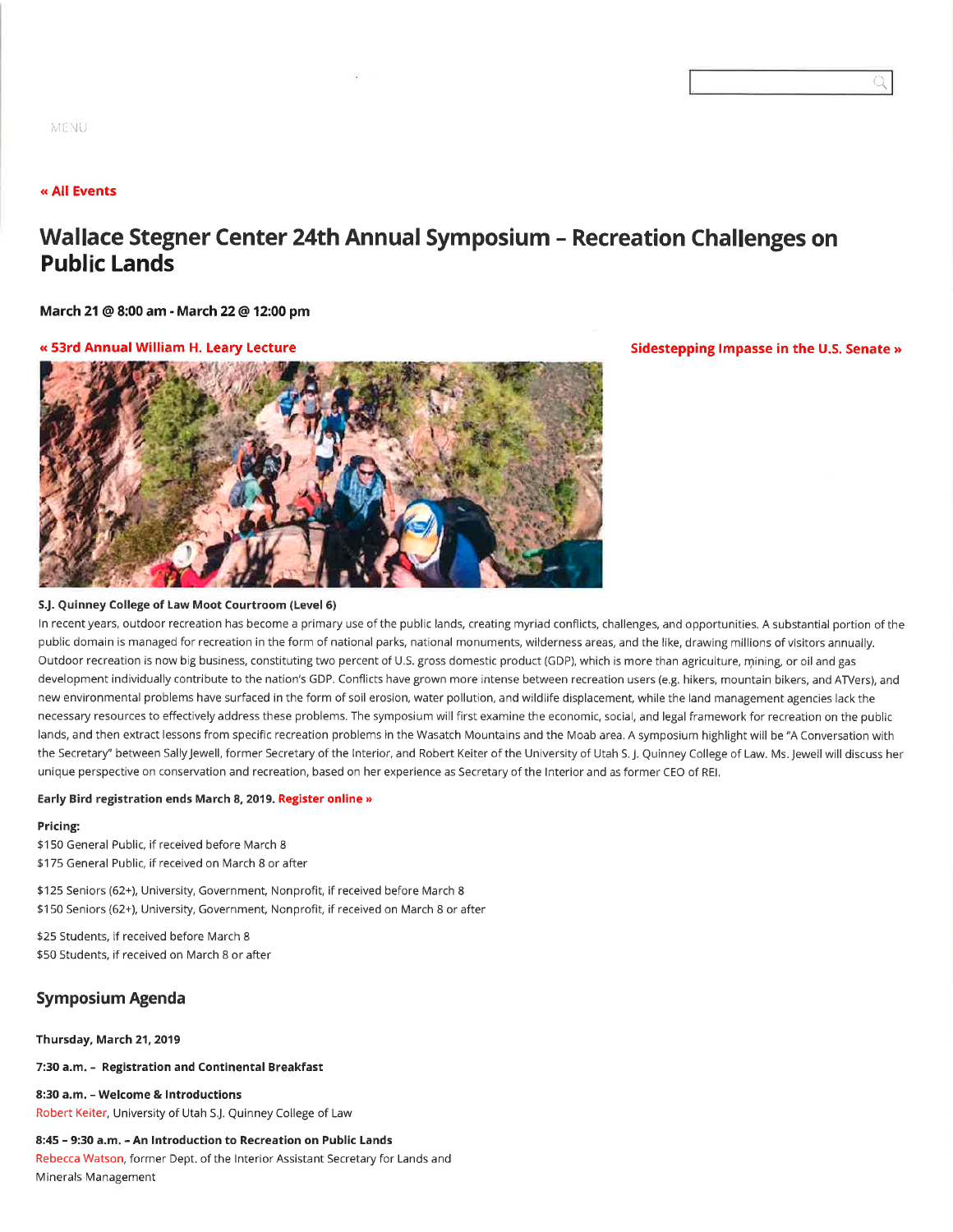## 9:30 -10:15 a,m. - Understanding Recreation Economics

Ray Rasker, Headwaters Economics

10:15 - 10:45 a.m. - Break

#### 10:45 a.m. - 12:15 p.m. - Perspectives on Outdoor Recreation

Stephen Lockhart, NatureBridge Chris Keyes, Outside magazine Vicki Varela, Utah Office of Tourism

12:15- 1:00 p.m. - Lunch

1:00-1:45 p.m. - Garrett Eaton, Return from Desolation (film)

## 1:45 - 3:15 p.m, - Recreation Challenges in Moab, Utah

Clif Koontz, Ride with Respect Ashley Korenblat, Western Spirit Cycling Emily Niehaus, Moab Mayor John Steiger, former Dept. of the Interior Regional Solicitor

3:15-3:45 p.m. - Break

## 3:45-5:00 p.m. - A Conversation with the Secretary Sally Jewell, Secretary of the Interior, 2013-17 (Keynote) Robert Keiter, University of Utah SJ. Quinney college of Law

#### Friday, March 22,2019

8:30 - 9:15 a.m. - Hunting, Fishing, and conservation on Public Lands Whit Fosburgh, Theodore Roosevelt Conservation Partnership

#### 9:15 - 10:45 a.m. - Recreation Dilemmas on the Wasatch Front

Ralph Becker, Central Wasatch Commission Carl Fisher, Save our Canyons Nathan Rafferty, Ski Utah Dave Whittekiend, USDA Forest Service Uinta-Wasatch-Cache National Forest

10:45 - 11:15 â.m. - Break

## 11:15 a.m. - 12:15 p.m. - Confronting the Recreation-Conservation Divide: A Dialogue (Stegner Lecture)

Louis Geltman, Outdoor Alliance Ethan Linck, University of Washington Dept, of Biology

#### The King's English Bookshop will be onsite selling books.

#### Principal Funding:

Harold Burton Foundation



The Wallace Stegner Center's annual symposium brings together legal scholars, thinkers, and practitioners from around the world to tackle pressing environmental issues. Recent symposia have focused on wildlife conservation, alternative energy, global climate change, and sustainability.

For questions about this event contact Kris (801) 585-3440.

Free parking is available at the Rice-Eccles Stadium. We encourage you to use public transportation to our events. Take TRAX University line to the Stadium stop and walk a half block north. For other public transit options use UTA's Trip Planner. The law school is on the Red Route for the University's free campus shuttles (College of Law stop).

## Share this:

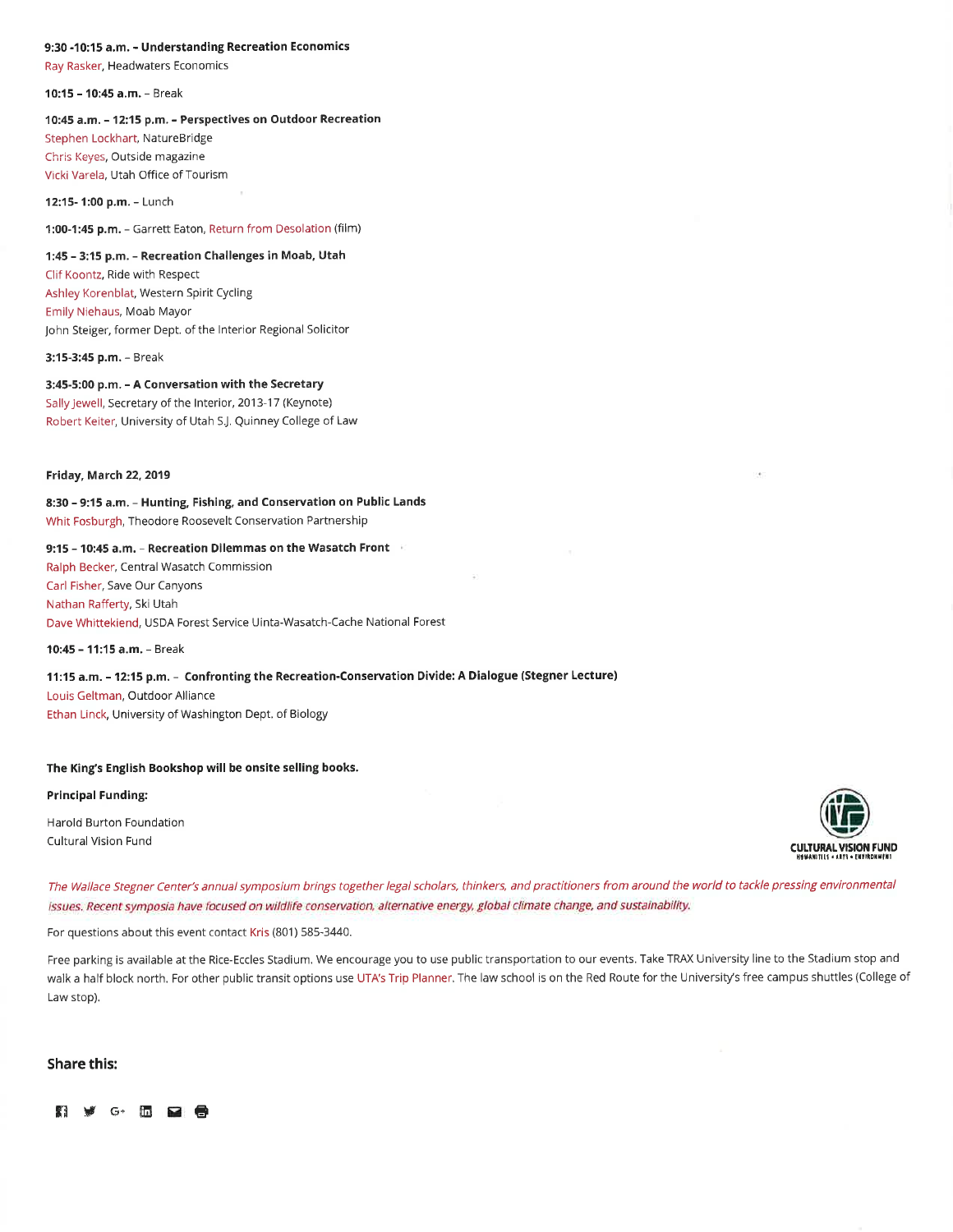+ GOOGLE CALENDAR | INICAL EXPORT  $\overline{\phantom{a}}$ 

+ GOOGLE CALENDAR | MY CALENDAR

## **Details**

Start: March 21.@ 8:00 am End: March 22 @ 12:00 pm Event Categories: CLE, Highlighted Events, Signature Event, Wallace Stegner Center

## Venue

S. J. Quinney College of Law 383 South University St Salt Lake City, UT 84112 United States + Google Map

## « 53rd Annual William H. Leary Lecture

## Sidestepping Impasse in the U.S. Senate »

QUICK LINKS

W.,

363 SOVEH UNIVERSITY STREET<br>SACT LINE CITY UT IIA113<br>ROHSS HREET - 2012 THE ONNERSITY OF LITAH

APPROVED BY THE SECTION OF LEGAL FINICATION AND ADMISSION TO THE BRIDE THE ALTOCAN (AIR ASSOCIATION + E EMPIRICATION CAN BACAN SOCIETY OF INTERNATIONAL LAW

# Organizer

College of Law Phone: 801-585-3479 Email: events@law.utah.edu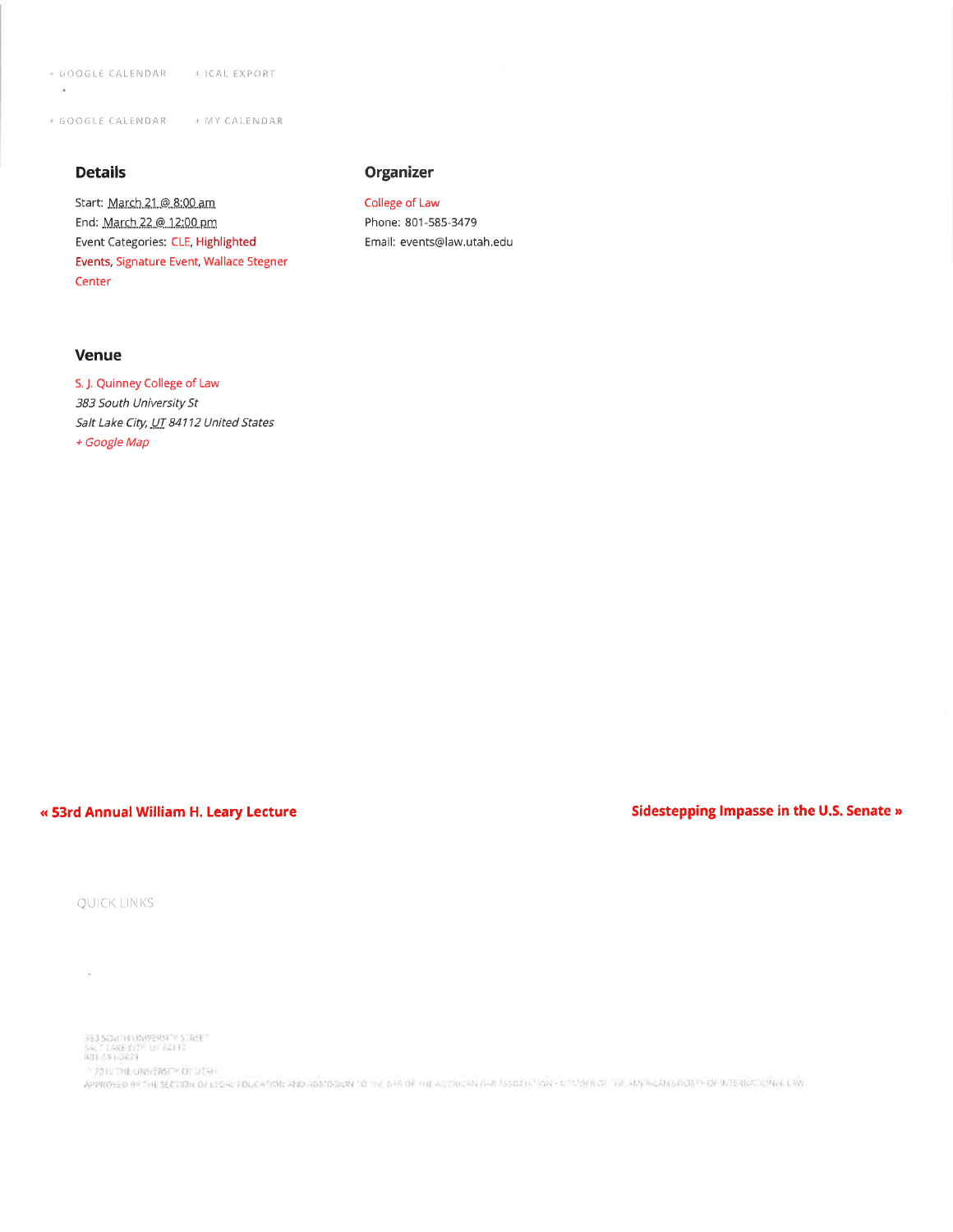CLE Credit

The University of Utah S.J. Quinney College of Law Wallace Stegner Center 24<sup>th</sup> Annual Symposium **Recreation Challenges on Public Lands** 

## Thursday, March 21, 2019

|      | 7:30                          | <b>Registration and Continental Breakfast</b>                                                                                                                                                                   |
|------|-------------------------------|-----------------------------------------------------------------------------------------------------------------------------------------------------------------------------------------------------------------|
|      | 8:30                          | <b>Welcome &amp; Introductions</b><br>Robert Keiter, University of Utah S.J. Quinney College of Law                                                                                                             |
| 1.25 | $8:45 - 9:30$                 | An Introduction to Recreation on Public Lands<br>Rebecca Watson, former Dept. of the Interior Assistant Secretary for Lands and<br><b>Minerals Management</b>                                                   |
|      | $9:30 - 10:15$                | <b>Understanding Recreation Economics</b><br>Ray Rasker, Headwaters Economics                                                                                                                                   |
|      | $10:15 - 10:45$               | <b>Break</b>                                                                                                                                                                                                    |
|      | $10:45 - 12:15$<br>$\sqrt{5}$ | Perspectives on Outdoor Recreation<br>Stephen Lockhart, NatureBridge<br>Chris Keyes, Outside magazine<br>Vicki Varela, Utah Office of Tourism                                                                   |
|      | 12:15-1:00                    | Lunch (Served in lobby)                                                                                                                                                                                         |
|      | 1:00-1:45                     | Garrett Eaton, Return from Desolation (film)                                                                                                                                                                    |
| 1.5  | $1:45 - 3:15$                 | Recreation Challenges in Moab, Utah<br>Clif Koontz, Ride with Respect<br>Ashley Korenblat, Western Spirit Cycling<br>Emily Niehaus, Moab Mayor<br>John Steiger, former Dept. of the Interior Regional Solicitor |
|      | $3:15-3:45$                   | <b>Break</b>                                                                                                                                                                                                    |
|      | 3:45-5:00                     | A Conversation with the Secretary<br>Sally Jewell, Secretary of the Interior, 2013-17 (Keynote)<br>Robert Keiter, University of Utah S.J. Quinney College of Law                                                |
|      |                               |                                                                                                                                                                                                                 |

## Friday, March 22, 2019

8:00 **Continental Breakfast** 

 $8:30 - 9:15$ Hunting, Fishing, and Conservation on Public Lands  $.75$ Whit Fosburgh, Theodore Roosevelt Conservation Partnership